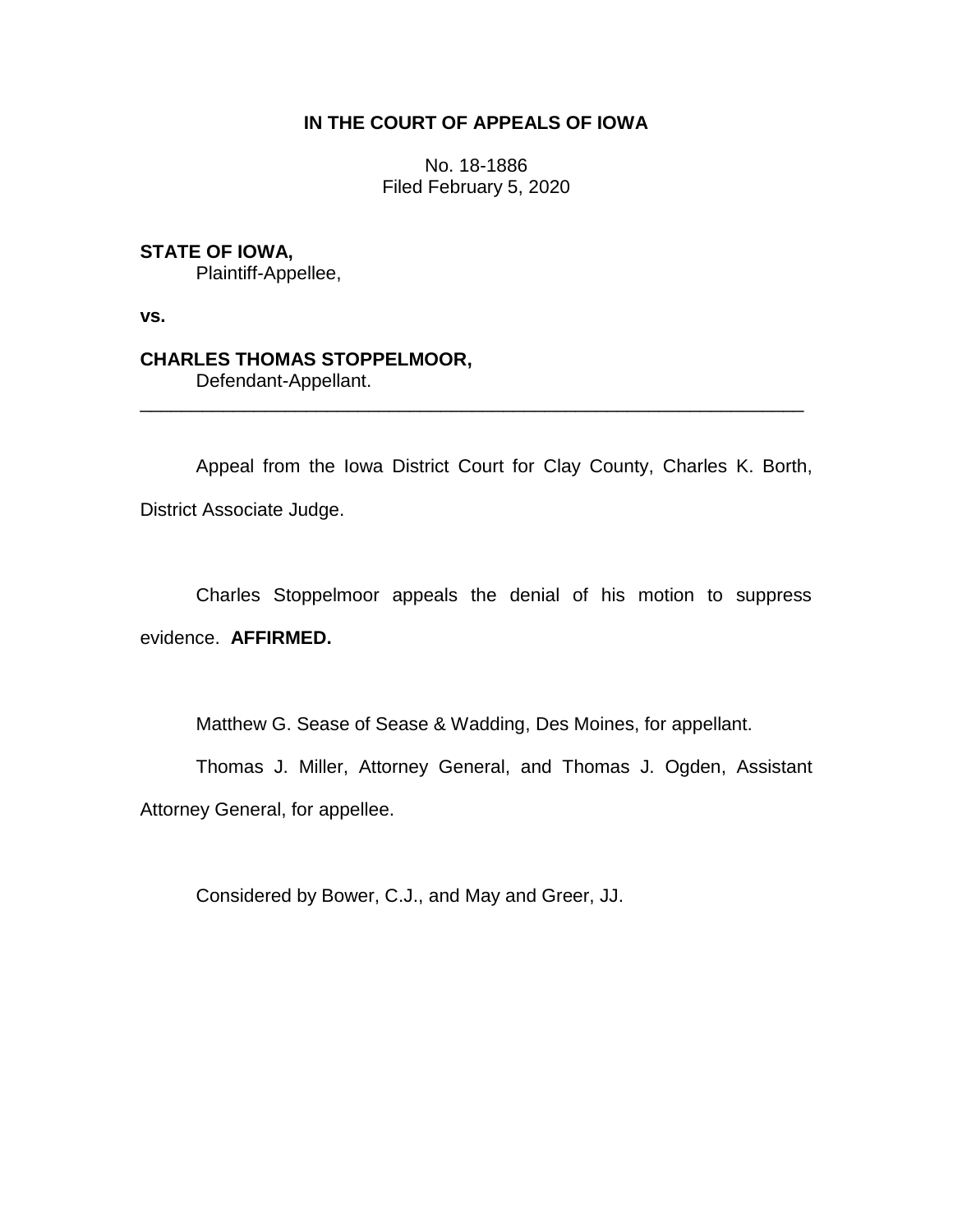#### **GREER, Judge.**

After a trial on the minutes of evidence, Charles Stoppelmoor was convicted of operating while intoxicated, second offense. On appeal, Stoppelmoor challenges the district court's denial of his motion to suppress evidence, arguing the arresting officer lacked reasonable suspicion to conduct an investigatory stop.

### **I. Background Facts and Proceedings.**

Early in the morning on February 3, 2018,<sup>1</sup> while on patrol, Spencer Police Lieutenant Patrick Westfall observed a 2004 Chevy Silverado pickup truck driving below the posted speed limit. The lieutenant followed the truck and watched it drive near, but never cross, the center line and angle toward, but never strike, a curb. The driver corrected the truck motion with "a slight jerk" and continued on. Westfall admitted none of these maneuvers warranted a stop.

Eventually, the truck pulled over in front of a house that did not match the truck's registered owner. The driver, later identified as Stoppelmoor, turned off the engine and sat in the truck for a couple of minutes before exiting. He then walked to the house and climbed the porch stairs to the front door. Stoppelmoor stood at the front door for about forty-five seconds and did not knock or ring the doorbell.

Finding Stoppelmoor's behavior odd, Lieutenant Westfall pulled over behind the truck, without his squad car's overhead lights on and without blocking in the truck. He decided to approach Stoppelmoor to assess the situation. Lieutenant Westfall engaged his body camera audio and video, recording his interaction with Stoppelmoor from the moment he exited his patrol car. Because it was dark

 $\overline{a}$ 

<sup>1</sup> It was around 2:30 a.m.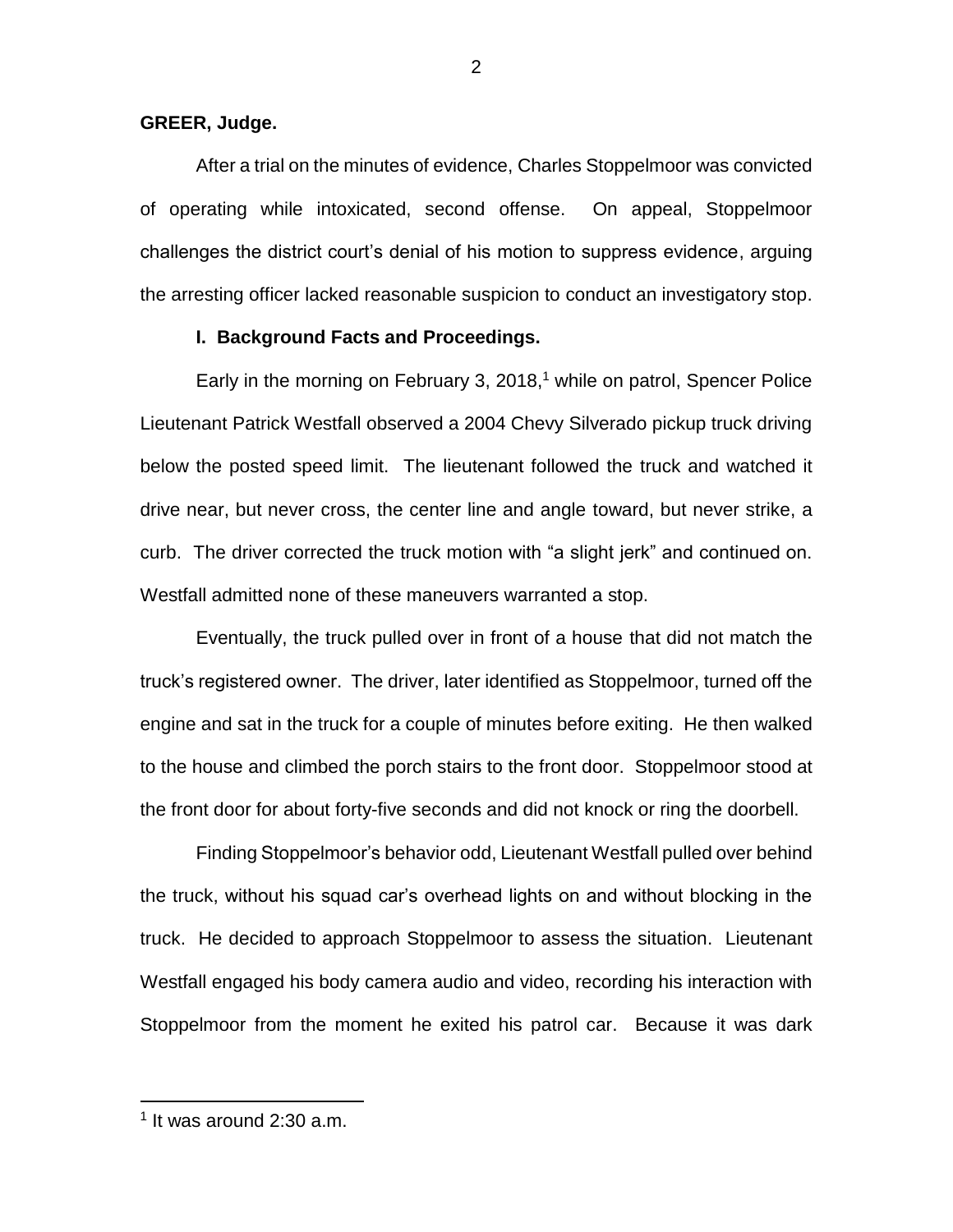outside, the body camera only revealed what was illuminated by the lieutenant's flashlight.

Describing the encounter as a "mutual meeting," Lieutenant Westfall approached the house and stood near the base of the porch steps. He greeted Stoppelmoor and asked if he was lost. He then asked why he was at this house so late and why he had not knocked on the door or rang the doorbell. The entire interaction lasts about eighty seconds. The lieutenant shined the flashlight on Stoppelmoor's entire body for most of the interaction, but at times he lowered the flashlight and it only illuminated Stoppelmoor's legs and the porch. During the conversation, the occupant of the residence appeared at the door confirming to the officer her knowledge of Stoppelmoor's presence at the house.

According to the lieutenant, almost as soon as he began speaking with Stoppelmoor he observed signs of intoxication including slurred speech, poor balance, and bloodshot, watery eyes. After observing these signs, he asked Stoppelmoor to step down and speak with him. Stoppelmoor complied. Once off the porch, the lieutenant asked Stoppelmoor if he had been drinking. Stoppelmoor admitted to having "a few beers," and the lieutenant administered field sobriety tests. After failing the tests, Stoppelmoor was arrested and charged with operating while intoxicated, second offense. *See* Iowa Code § 321J.2 (2018).

Stoppelmoor moved to suppress the evidence obtained after he was ordered off the porch. The district court denied the motion. Stoppelmoor elected for a trial on the minutes of evidence, after which the court found him guilty as charged. Stoppelmoor appeals.

3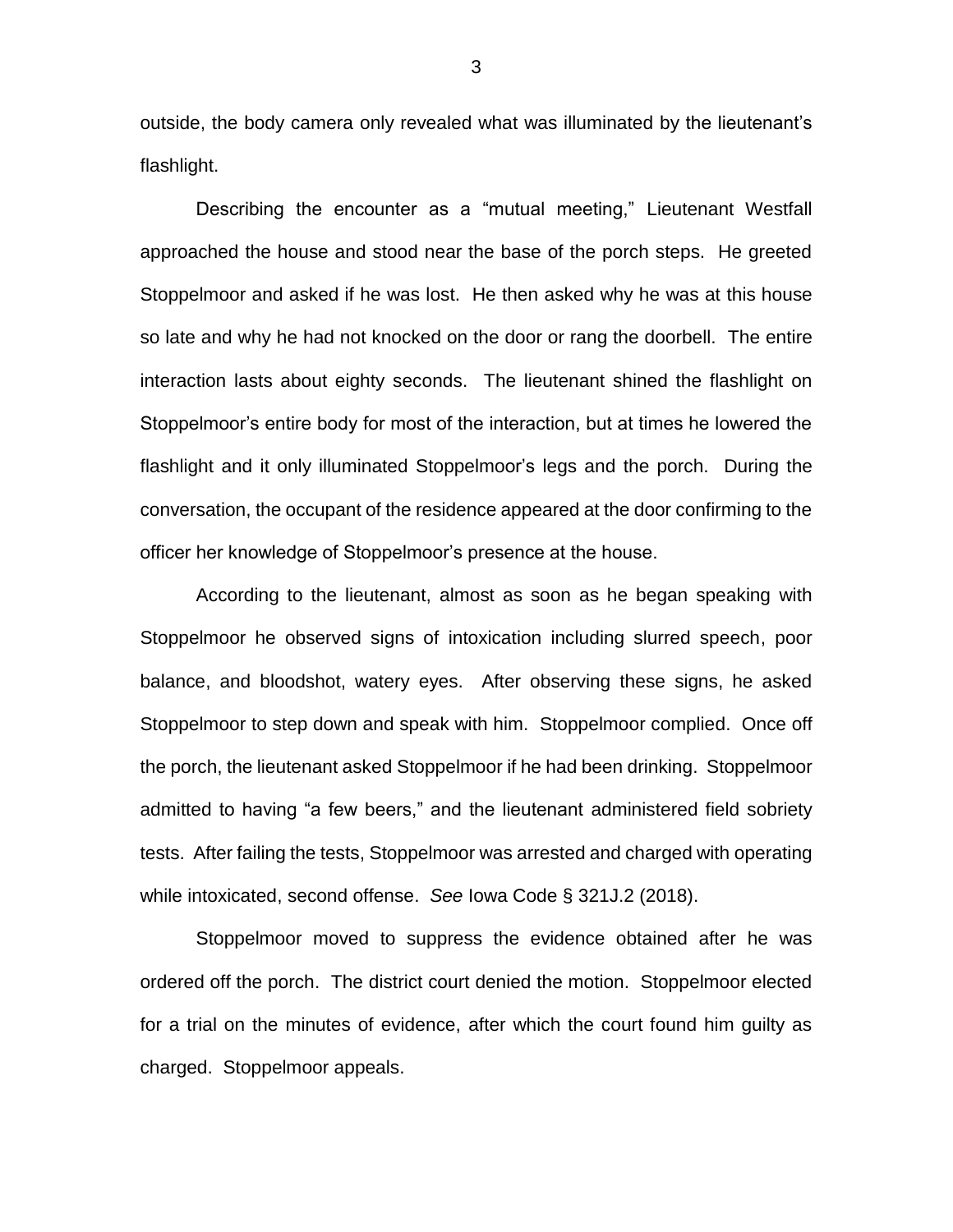### **II. Standard of Review.**

We review alleged constitutional violations de novo. *State v. Tague*, 676 N.W.2d 197, 201 (Iowa 2004). "We examine the entire record and 'make an independent evaluation of the totality of the circumstances.'" *State v. Brown*, 930 N.W.2d 840, 844 (Iowa 2019) (quoting *State v. Meyer*, 543 N.W.2d 876, 877 (Iowa 1996)). Because of its ability to weigh the credibility of witnesses, we defer to, but are not bound by, the district court's factual findings. *State v. Lane*, 726 N.W.2d 371, 377 (Iowa 2007).

#### **III. Analysis.**

 $\overline{a}$ 

Stoppelmoor contends the officer lacked reasonable suspicion to seize him, thus violating his constitutional rights. The Fourth Amendment of the United States Constitution and article I, section 8 of the Iowa Constitution protect individuals from unreasonable searches and seizures.<sup>2</sup> "Subject to a few carefully drawn exceptions, warrantless searches and seizures are per se unreasonable." *State v. Lewis*, 675 N.W.2d 516, 522 (Iowa 2004). "The State has the burden to prove by a preponderance of the evidence that a recognized exception to the warrant requirement applies." *Id.* "If the State does not meet this burden, all evidence obtained at the stop must be suppressed." *Brown*, 930 N.W.2d at 855.

4

 $2$  U.S. Const. amend. IV ("The right of the people to be secure in their persons  $\dots$ against unreasonable searches and seizures, shall not be violated . . . ."); Iowa Const. art. I, § 8 ("The right of the people to be secure in their persons . . . against unreasonable seizures and searches shall not be violated . . . ."). Stoppelmoor raises both state and federal constitutional claims, but he does not argue for a separate analysis under the state constitution. For that reason, we will consider his claims together.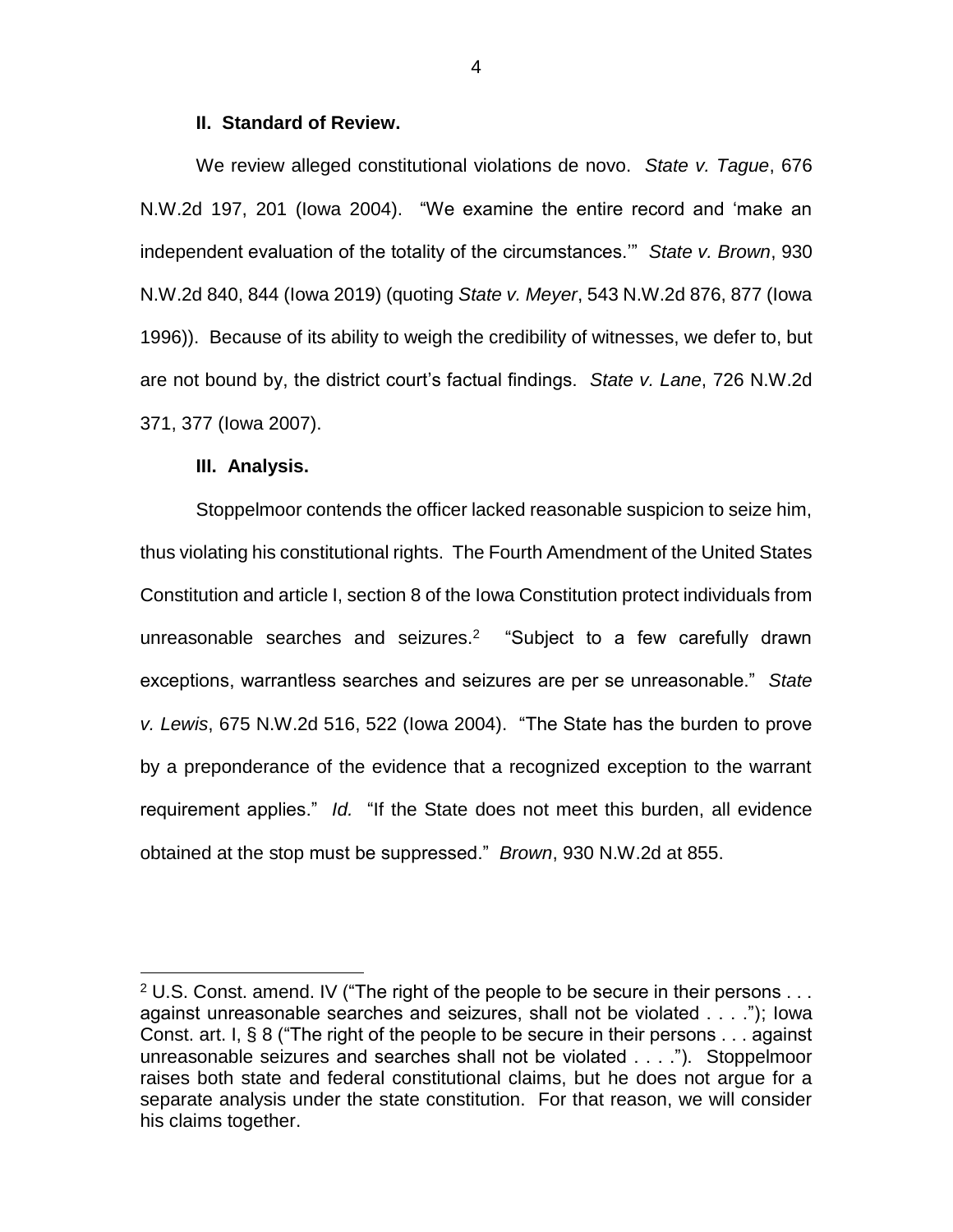There are, however, exceptions allowing for a warrantless search and seizure. "One recognized exception allows an officer to stop an individual or vehicle for investigatory purposes for a brief detention based only on a reasonable suspicion that a criminal act has occurred or is occurring." *State v. Baker*, 925 N.W.2d 602, 610 (Iowa 2019). "The purpose of an investigatory stop is to allow a police officer to confirm or dispel suspicions of criminal activity through reasonable questioning." *Id.* (quoting *State v. Kreps*, 650 N.W.2d 636, 641 (Iowa 2002)). "[T]o justify an investigatory stop, an officer must have reasonable suspicion, backed by specific and articulable facts, to believe criminal activity is afoot." *Id.* at 611. "Circumstances raising mere suspicion or curiosity are not enough." *Id.* (quoting *State v. Heminover*, 619 N.W.2d 353, 357 (Iowa 2000)).

Here the parties agree that Stoppelmoor's seizure occurred when Lieutenant Westfall asked him to step off the porch. *See, e.g.*, *State v. White*, 887 N.W.2d 172, 176 (Iowa 2016) ("[W]e conclude that [the defendant] was seized within the meaning of the Fourth Amendment when [the police officer] directed [him] to step off of the front porch and onto the driveway."). The parties disagree about whether the lieutenant had a reasonable suspicion that Stoppelmoor had been operating while intoxicated when the lieutenant initiated the seizure. Stoppelmoor argues that the body cam footage contradicts the lieutenant's testimony that Stoppelmoor was displaying signs of intoxication.

Even the district court observed, "The officer's body camera does not necessarily confirm all of [the lieutenant's] observations. The court recognizes, however, that an officer's detailed personal observations are not always apparent when later reviewing video footage of an encounter." After noting the technological